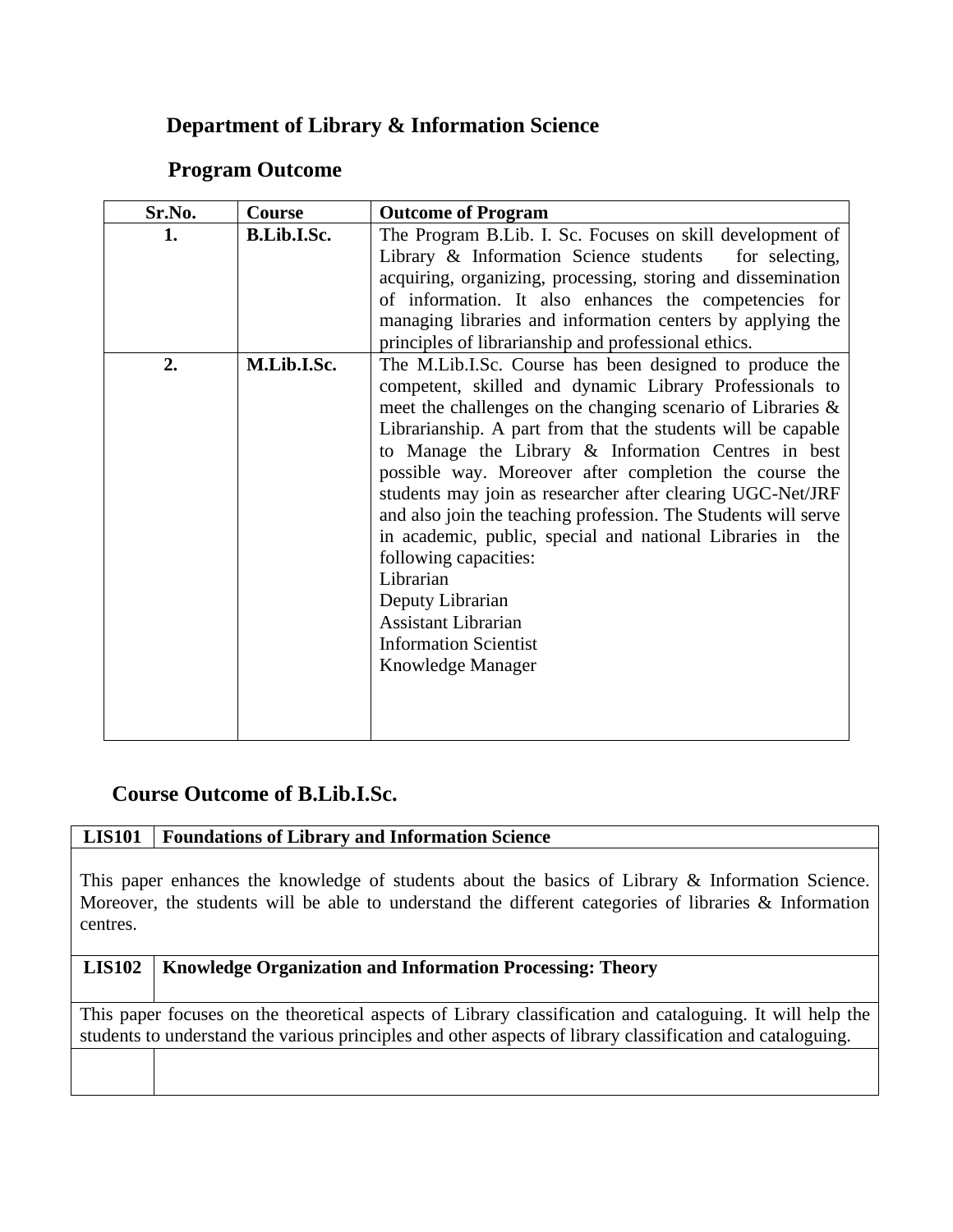#### **LIS103 Knowledge Organization and Information Processing: Classification Practice CC&DDC**

This paper develops practical skills in classification with both schemes colon classification & Dewey Decimal Classification. It enhances the skill of students for organizing the knowledge in best way.

### **LIS104 Knowledge Organization and Information Processing: Cataloguing Practice CCC&AACR II**

This paper develops the cataloguing skills of students for developing effective OPAC & Web-OPAC. Moreover, students can join as knowledge manager in different institutions.

### **LIS105 Management of Libraries and Information Centres**

This paper develops the managerial skills in students .They will become efficient information and knowledge managers in different type of academic, Public, Special and National Libraries.

### **LIS106 Information Sources and Services**

This paper develops the skill about information sources and services among students. They will be capable to provide the different type of information sources & services to the library users.

### **LIS107 Information and Communication Technology**

Information & Communication Technology is an integral part of library & Information science. It develops the technical skills among library science students for library automation, networking and resource sharing at different levels.

### **LIS109 Library and its Users**

To enhances the use of library resources and services and create the awareness among students about library resources and services, this paper has been designed. Even, the students will understand the different categories of library users and their information needs.

## **Course Outcome of M.Lib.I.Sc.**

| <b>LIS201</b>                                                                                                   | Information,                               |  |
|-----------------------------------------------------------------------------------------------------------------|--------------------------------------------|--|
|                                                                                                                 | <b>Communication and Society</b>           |  |
| Nowadays we are lining in information society. Every person of society needs information for various            |                                            |  |
| purposes. This paper will help to students to understand the various aspects of information and knowledge       |                                            |  |
| management. Even they will be capable to understand the concept of information science and also will            |                                            |  |
| help to become efficient information scientists.                                                                |                                            |  |
|                                                                                                                 | LIS202   Information Storage and Retrieval |  |
| This paper develops the skills of information storage and consolidation among the library science               |                                            |  |
| students. They will be capable to provide authentic and consolidated information to the different               |                                            |  |
| categories of users as per their information needs.                                                             |                                            |  |
|                                                                                                                 | LIS203   Research Methodology in LIS       |  |
|                                                                                                                 |                                            |  |
| THE CONSERVED IS AN INTERNATIONAL SERVICE IS AN INFORMATION OF THE CONSERVED TO A SERVICE IN THE CONSERVED IS A |                                            |  |

This paper will develop the research skills among the library science students. They can do research in different aspects of library and information science. It will help to understand the various tools and